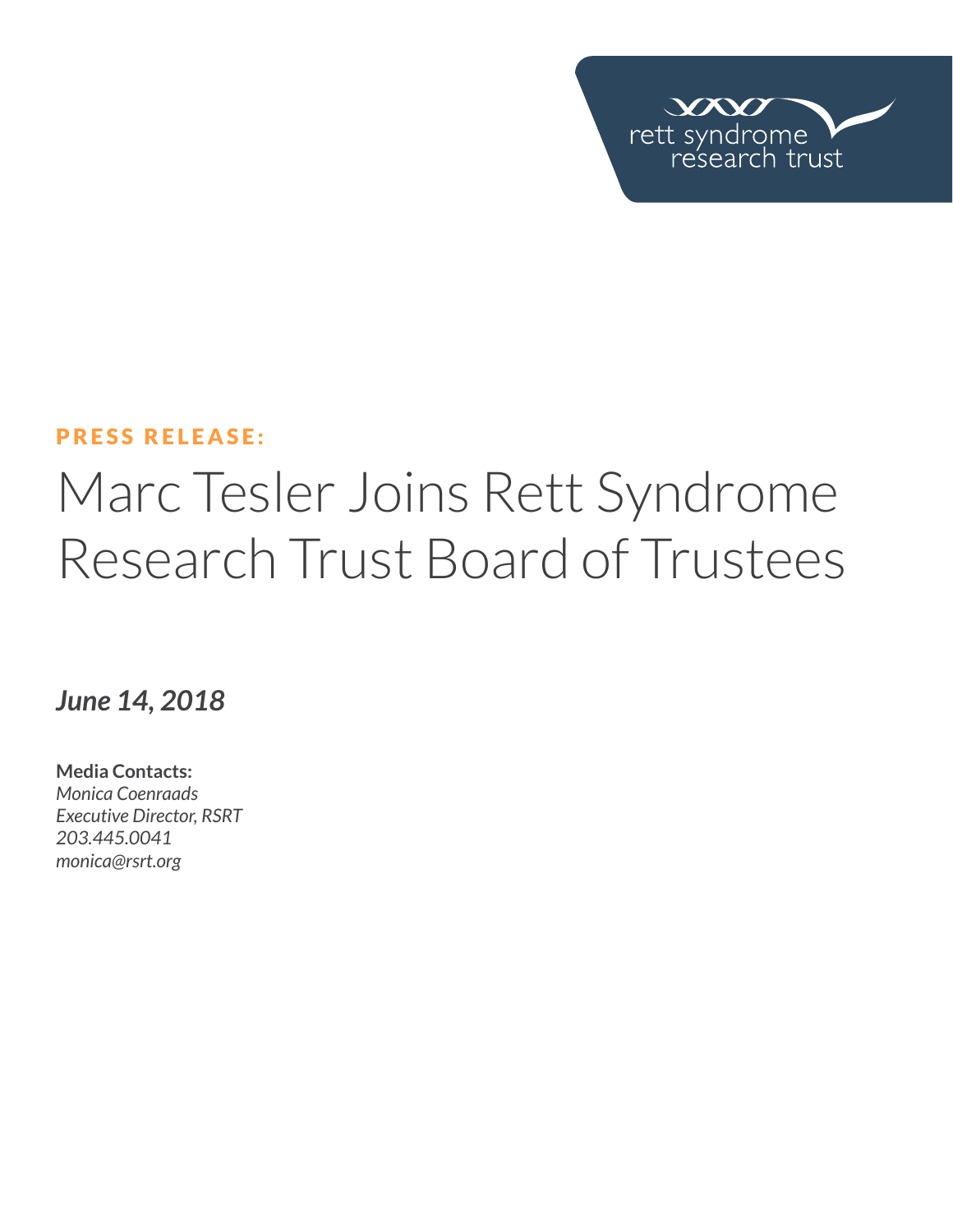

**TRUMBULL, CT** — The Rett Syndrome Research Trust is pleased to announce that Marc Tesler has joined its Board of Trustees. Marc's granddaughter, Magnolia, who was diagnosed with Rett Syndrome in 2013, is the inspiration behind his passion to do everything in his power to help find a cure for the 350,000 children and adults living with this devastating neurological disorder.

*"I became an RSRT supporter shortly after Magnolia was diagnosed," says Tesler. "It was clear to me that this organization's goals, approach, and people are most likely to succeed in finding a cure. I'm honored to be joining the board, and I look forward with all my heart to the day when Magnolia and all afflicted can be freed from the grips of this disorder."*

In addition to his dedication to the cause, Tesler will bring prodigious experience in venture capital and business to the board. Over the course of his career he was instrumental in the major growth of two separate private equity firms, first at Citicorp Investment Management (later known as Chancellor Capital Management), and then at Technology Crossover Ventures, which is now a leading provider of growth capital to information technology companies. Tesler also co-founded a non-profit, *The Restorative Neurological Clinic at Burke Medical Research Institute,* which pioneered the provision of advanced therapies with a "right to try" model that facilitated serving veterans for free. Marc and his wife Ellen have been very generous supporters of RSRT, becoming [Roadmap Trailblazers i](https://reverserett.org/trailblazers/)n 2017.

*"I'm thrilled that Marc has joined us as an RSRT trustee," says Tony Schoener, Chairman of the board. "His business acumen and wide-ranging experience, coupled with his strong personal connection to our cause will be invaluable to the board. His voice and perspective as a grandparent is also vital to ensuring that our attack on Rett Syndrome is multi-generational."*